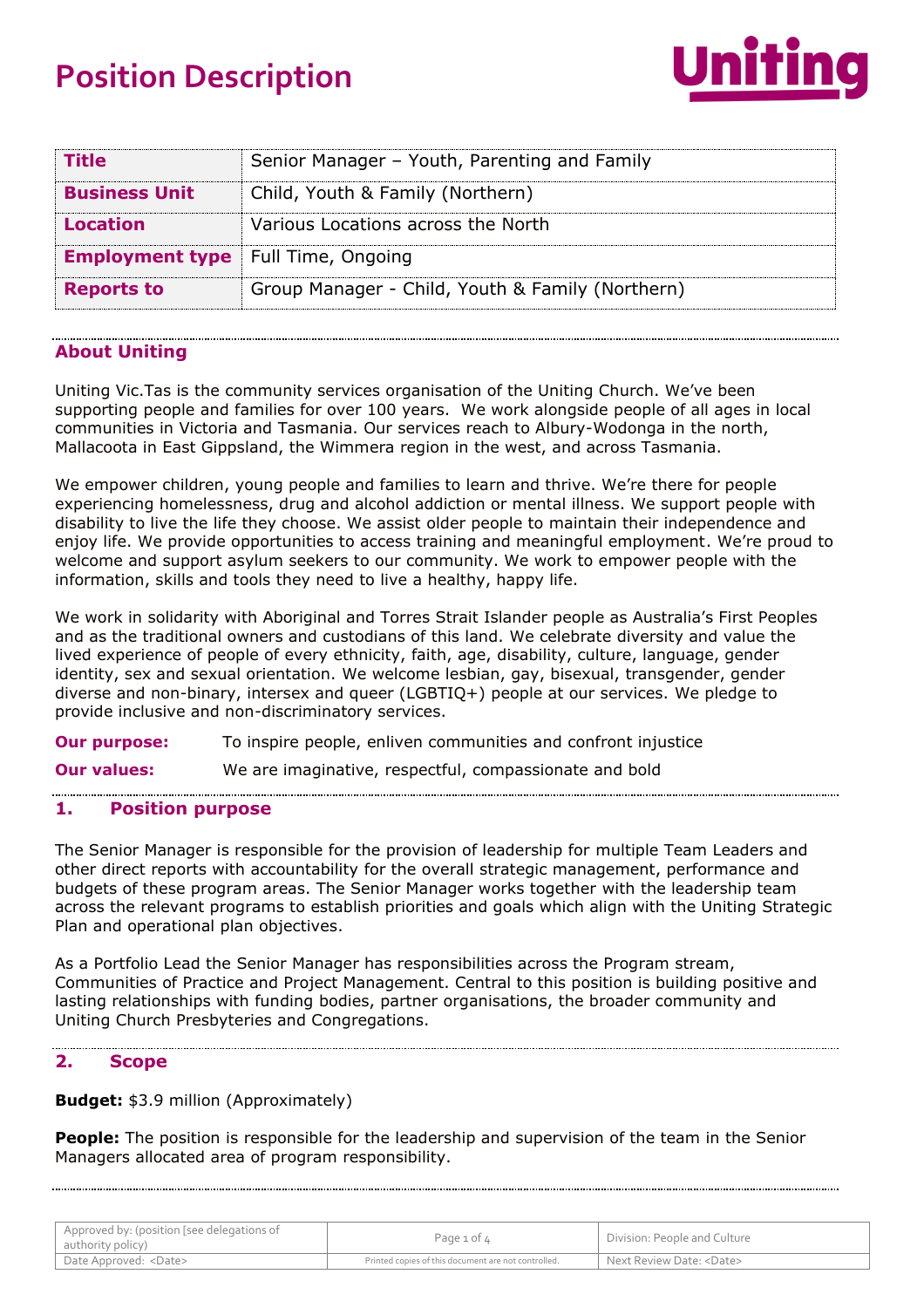## **Position description Senior Manager – Youth, Parenting and Family**



## **3. Relationships**

#### **Internal:**

- Program Team Members
- Team Leaders
- Senior Leadership Group
- Executive Officers and Group Managers

### **External**

. . . . . . . . . . . . . . . . . .

- Department of Health and Human Services (DHHS)
- Funding and Regulatory bodies
- Networks and Committees
- Key partners, community services networks and peak bodies

### **4. Key responsibility areas**

| <b>People and teams</b><br>$\bullet$<br>$\bullet$<br>$\bullet$<br>$\bullet$                     | Oversee performance of direct reports and provide regular<br>informal feedback and formal feedback (both positive and<br>constructive) during Supervision, six-monthly and annual<br>performance reviews<br>Mentor, support and empower direct reports to continuously<br>grow and develop their skills in accordance with Uniting values,<br>goals and capability framework<br>Oversee and approve recruitment recommendations for the<br>relevant programs to ensure suitability and cultural fit<br>Cultivate a supportive and respectful team culture that inspires<br>people, enlivens communities and confronts injustice.                                                                       |
|-------------------------------------------------------------------------------------------------|--------------------------------------------------------------------------------------------------------------------------------------------------------------------------------------------------------------------------------------------------------------------------------------------------------------------------------------------------------------------------------------------------------------------------------------------------------------------------------------------------------------------------------------------------------------------------------------------------------------------------------------------------------------------------------------------------------|
| <b>Program / Service</b><br>$\bullet$<br><b>Delivery</b><br>$\bullet$<br>$\bullet$<br>$\bullet$ | Develop, plan, implement and evaluate programs, ensuring the<br>highest standard of quality for Uniting consumers and<br>stakeholders.<br>Investigate and apply for relevant funding opportunities and<br>grants for the introduction of new programs / services and / or<br>financial viability of existing programs / services<br>Develop and maintain open, clear and accountable<br>relationships with funding and regulatory bodies, ensuring<br>accurate, timely and effective communication and reporting as<br>required.<br>Participate in relevant service networks and work in<br>partnership with other agencies and funding bodies to<br>continually improve and develop quality services. |
| <b>Quality and risk</b><br>$\bullet$<br>management<br>$\bullet$<br>$\bullet$                    | Ensure all legal, funder and statutory requirements pertaining<br>to the position are met including serious incidents, reportable<br>conduct and mandatory reporting (child safety)<br>Identify, report, manage and respond to emerging issues in an<br>appropriate and timely way<br>Contribute to and promote a positive safety culture by taking<br>reasonable care for your own and other's health and safety                                                                                                                                                                                                                                                                                      |

| Approved by: (position [see delegations of<br>authority policy) | Page $2$ of $4$                                     | Division: People and Culture    |
|-----------------------------------------------------------------|-----------------------------------------------------|---------------------------------|
| Date Approved: <date></date>                                    | Printed copies of this document are not controlled. | Next Review Date: <date></date> |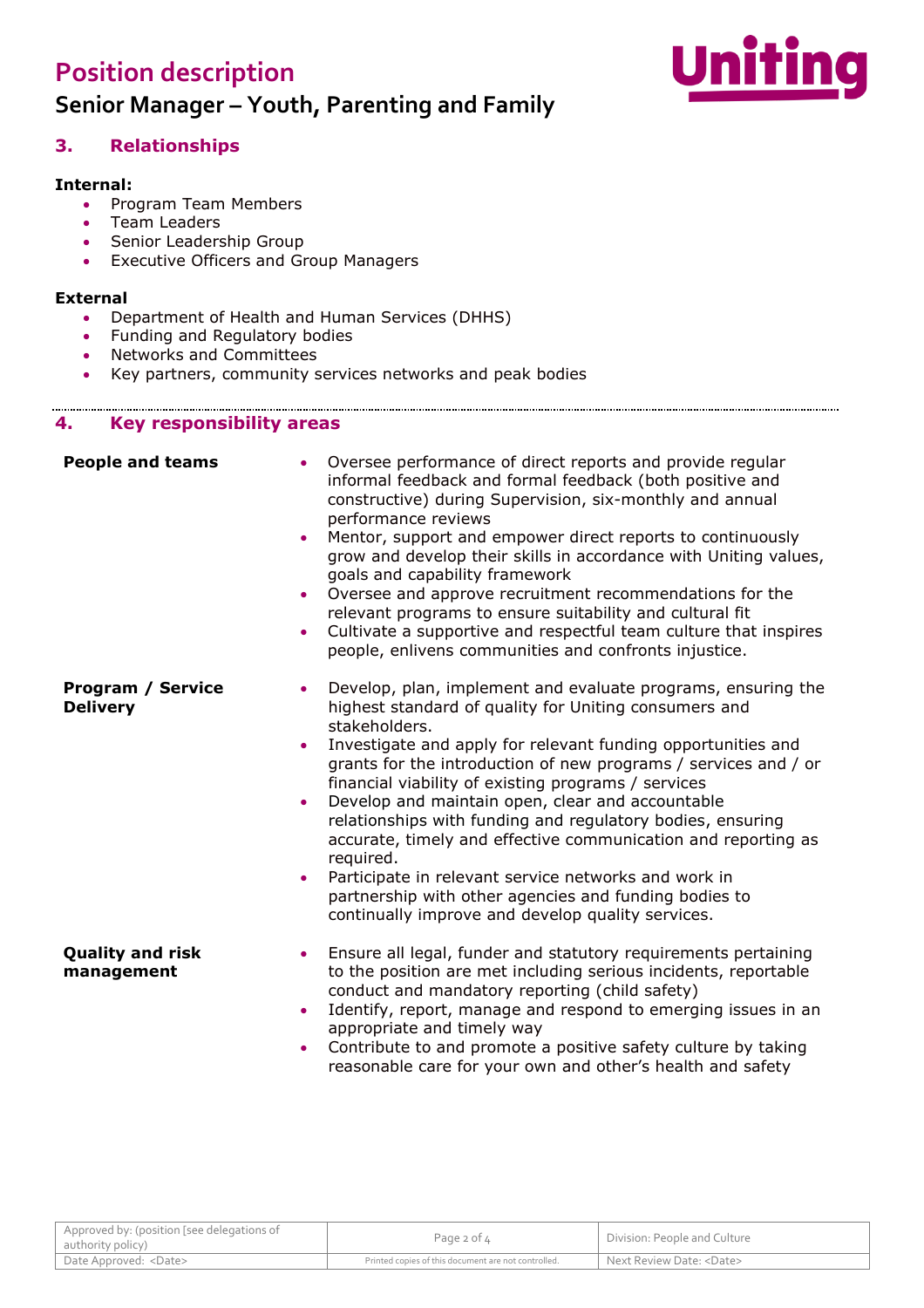## **Position description**

## **Senior Manager – Youth, Parenting and Family**



**Personal accountability (Lead by Example)**

- Model and promote behaviour that is in accordance with Uniting's values and behaviours – **Imaginative**, **Respectful**, **Compassionate** and **Bold**
- Comply, and ensure team compliance, with the Uniting Code of Conduct, Delegations of Authority, all protocols, policies and procedures and applicable government legislations and standards.
- Adhere to and promote Uniting's health and safety culture, committing to achieve outcomes, making sound and timely decisions using a variety of data sources.
- Cooperate with strategies to actively ensure the safety, protection and well-being of children who come into association with us.
- Ensure appropriate use of resources.
- Work collaboratively with Uniting (Victoria Tasmania) employees and external stakeholders in accordance with Uniting's values and professional standards of behaviour.
- Actively participate in initiatives to maintain, build upon and promote a positive and collaborative workplace.
- Identify opportunities to integrate and work collaboratively across teams.
- Promptly respond to and report health and safety hazards, incidents and near misses to line management.
- Attend mandatory training sessions (i.e. equal employment opportunity, health and safety) and mandatory training specific to position.

## **5. Person specification**

## **Qualifications**

- Bachelor level in relevant professional discipline (required)
- Masters level in management or equivalent (preferred)

## **Experience**

- Management experience of 3 years or more and demonstrated ability to lead successful teams achieve outcomes.
- Evidence of high level financial and budget management skills.

## **Core selection criteria**

- *Values alignment*: Ability to demonstrate and authentically promote Uniting's values
- **Personal and Professional Accountability** Operates professionally and within the boundaries of organisational processes and legal and policy constraints, advocating the corporate agenda and ensuring resources are fully employed
- **Communication and Engagement** Develops knowledge of community networks and external bodies and uses them to support and enhance both services and opportunities for stakeholders.
- **Change and Resilience** Deals positively with uncertainty, coping effectively in a complex environment, determining a course of action despite lack of clarity,helping others adapt to ensure a smooth transition.
- **Outcomes Focus** Accurately scopes the length and difficulty of projects and tasks, evaluating outcomes and adjusting direction to ensure quality outcomes.
- **Cultural Safety** Actively promotes reviews of service delivery and working environment for increasing compliance with external cultural safety compliance and accreditation Standards.

| Approved by: (position [see delegations of<br>authority policy) | Page 3 of 4                                         | Division: People and Culture    |
|-----------------------------------------------------------------|-----------------------------------------------------|---------------------------------|
| Date Approved: <date></date>                                    | Printed copies of this document are not controlled. | Next Review Date: <date></date> |